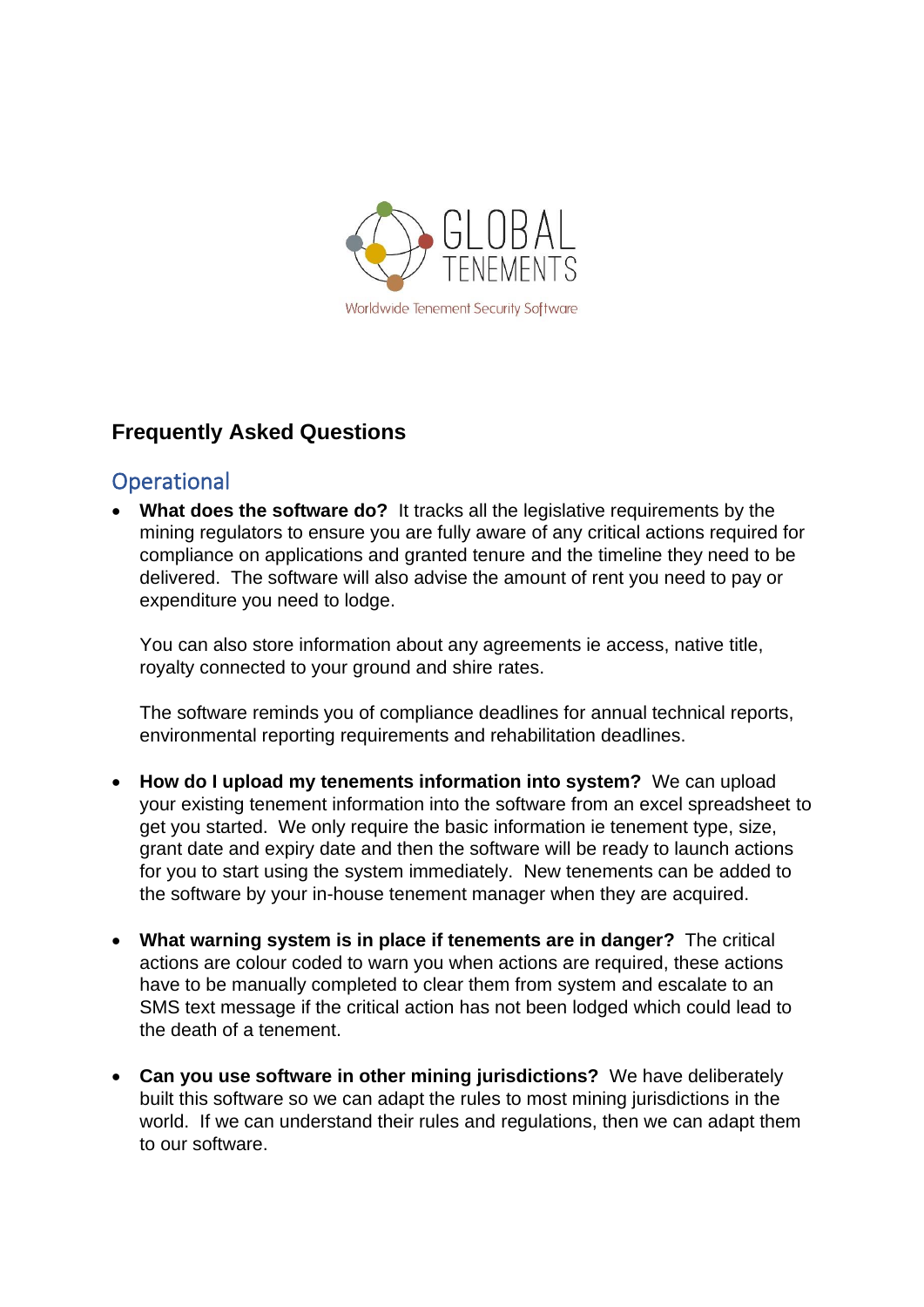- **Can more than one user access software?** We can set up users with different permissions depending on what you need. Some may only need to view tenement information and others may need to have editorial rights. Initial subscription costs give read/write access to an administrator.
- **Can you track native title agreements which include compensation payments dates?** The system does allow you to add information about native title agreements to tenements including tracking actions ie compensation payments due, regular meetings dates so not only you can be accountable but also provides an audit if ever questioned about meeting your obligations.
- **What's the price?** Cost depends on number of users and if additional information is required to be built into system. Basic software package is a fixed price monthly subscription which includes one administrator licence. Additional licences can be purchased for read/write or read only access.

## **Technical**

- **How can I get support when I have problems using software?** You can send us an email to [support@globaltenements.com](mailto:support@globaltenements.com) or call us 61 08 9091 8525. We can also set up a video link through TEAM and walk you through the problem by sharing our screen.
- **How can I generate reports from software into excel?** Critical action information and tenement information can be converted into an excel spreadsheet with a click of a button.
- **How can my colleague access the software when I am on leave? How can my colleague be reminded of critical action due dates?** You can have multiple users with varying forms of access, some with editing permission, some just to view actions. Outstanding actions can be viewed by anyone with user access.
- **Do you need to install any software on my computer's hard drive?** No the software is web based and hosted in the cloud with backups being stored in a secure location within Australia. You access your information via a website which is password protection.
- **Do you update system when mining rules and regulations change?** We value our relationships with the regulators in every mining jurisdiction our clients are operating. This is an on-going relationship and allows us to be alerted as soon as changes are made to the rules and regulations so changes can be made to keep Global Tenements software up-to-date. There is no additional charge for this service.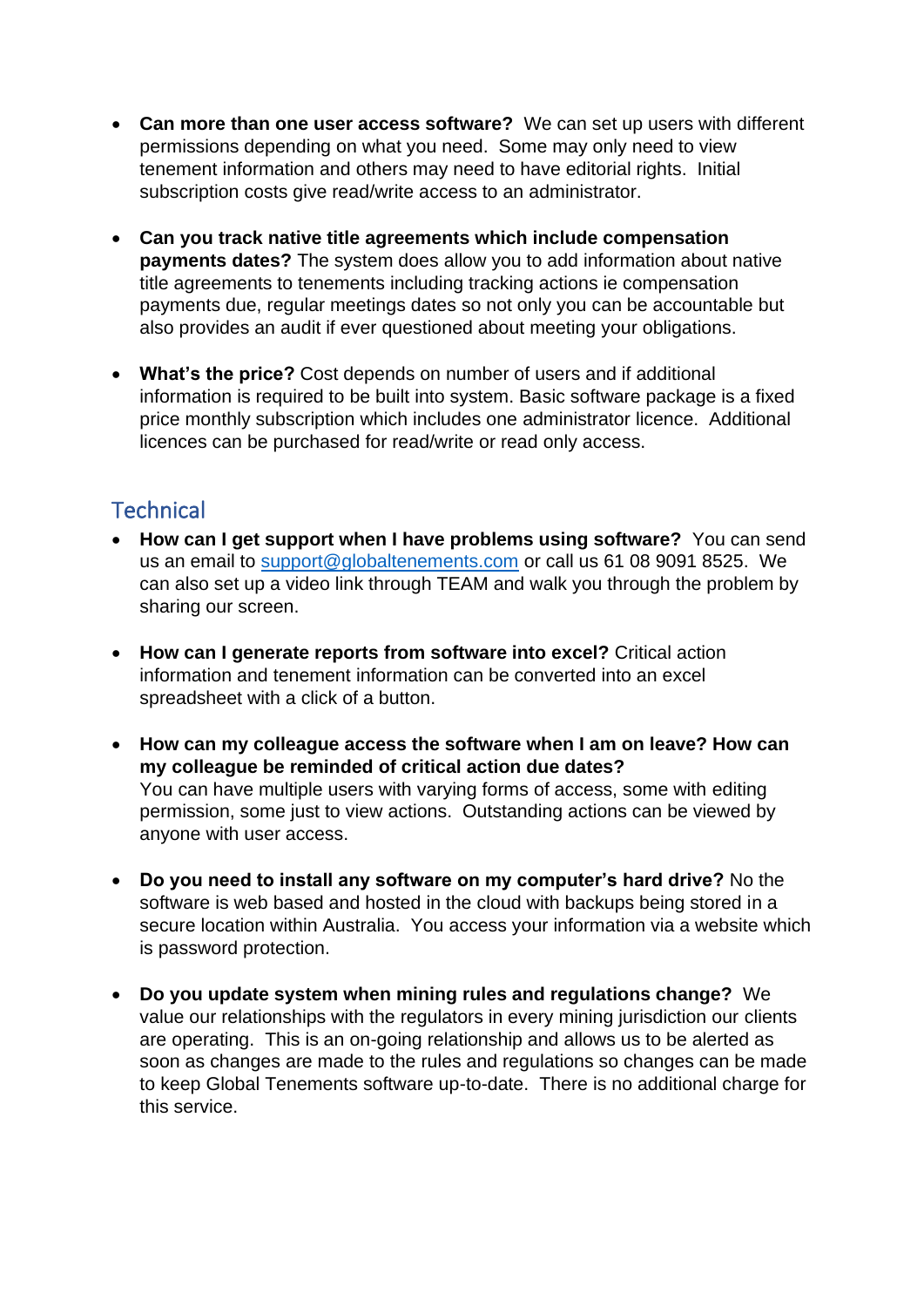- **Is the software only set up for Tenement Managers or can anyone use it?**  We can add multiple users with different levels of access depending on your requirements. The system has been deliberately built so staff with no knowledge of tenement management can use the system.
- **Will my data be saved if the website is accidently closed?**

You must save the data

• **What Internet Explorer can I use for this software?**

We generally recommend using Firefox or Chrome. If you must use Internet Explorer, then you should be using the latest version. No-one should run old browsers in this age.

• **Can I use the software on a tablet or my phone?**

The software will work on a ipad tablet. The software will not work on a phone.

- **I have a Samsung tablet, is it only compatible with apple products?** The software may work on other tablets, however it has still to be tested.
- **Do I need to be on the internet to access the software or can I access it offline?**

You must be online

• **How secure is the software to hacking and malware attacks?**

No accessible server can ever be 100% secure. However, we have taken numerous steps to ensure the security:

These include:

- The system is hosted on a secure private virtual server, and it is not shared with any other clients.
- The server is hosted in Australia and is under Australian government iurisdiction
- The hard disks themselves are physically encrypted and require a senior administrator to open them.
- The data is encrypted again and backed up offsite (within Australia). The backup cannot be decrypted without a master key.
- The server is protected by a firewall and all access to the server (except the application) is limited to a specific set of IPs.
- Admin access is also further protected by individual encrypted keys.
- The server is automatically patched to protect against vulnerabilities
- The server is kept in a physically secure facility that is staffed 24x7 and under constant monitoring.
- All physical access is either via biometric identification or supervised access for occasional visitors.